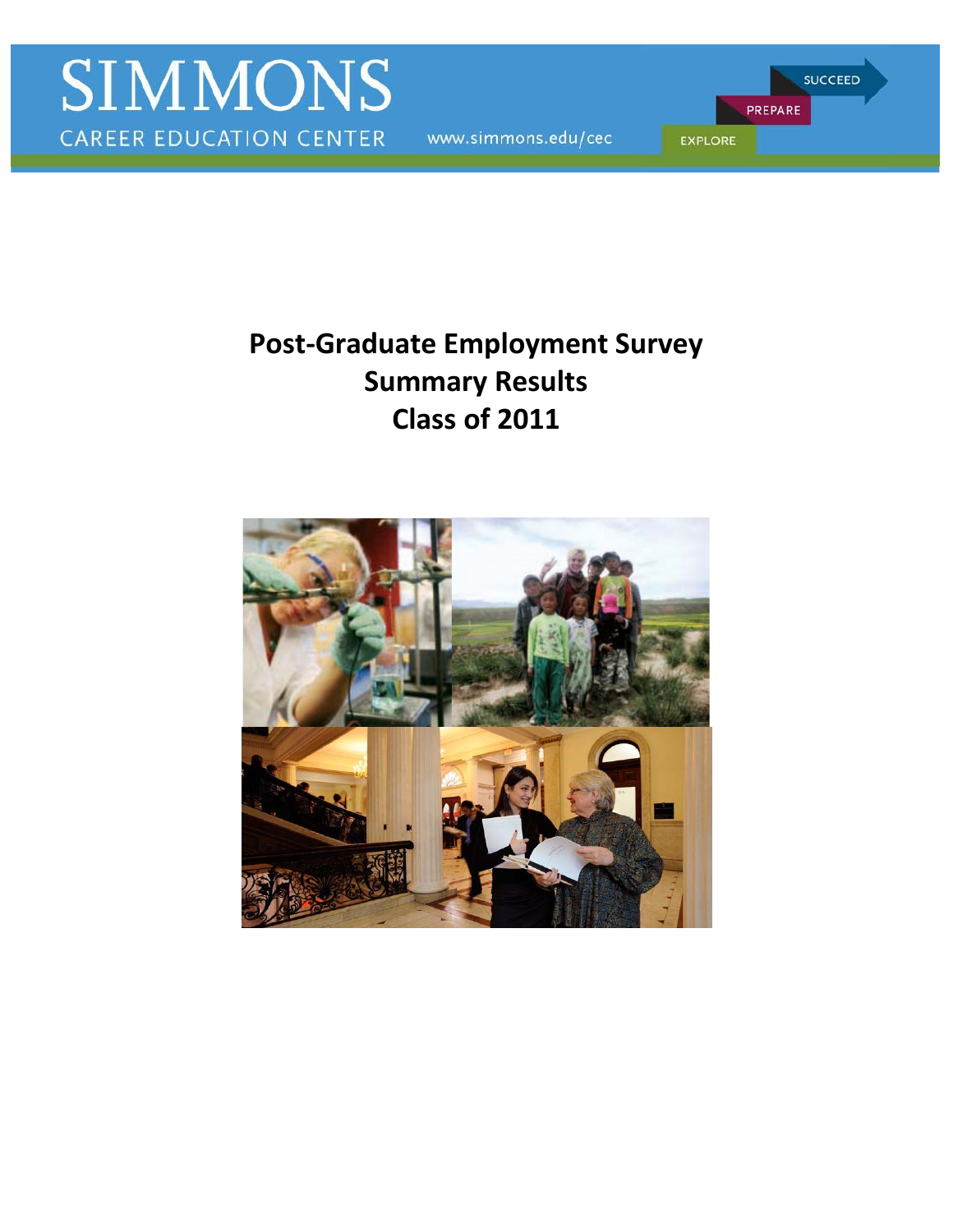spring of 2012 for the Class of 2011. The following is a summary of the results from that survey: Each year Simmons College surveys alumnae from the previous year's graduating class to determine their employment and/or further education status. The most recent survey was conducted in the

# **RESPONSE RATE**

| <b>Response Rate:</b>         | 57% |
|-------------------------------|-----|
| <b>Total Number Surveyed:</b> | 417 |
| <b>Total Responses:</b>       | 237 |

# **Largest Majors and Response Rate:**

| <b>Response Rate</b> |
|----------------------|
|                      |
|                      |
|                      |
|                      |
|                      |
|                      |
|                      |
|                      |

# **OVERALL**

| <b>Overall Rate:</b> |  |
|----------------------|--|
|----------------------|--|

| <b>Full-time</b>                             |                                            |
|----------------------------------------------|--------------------------------------------|
| <b>Employed Full-time:</b>                   | 56%                                        |
| <b>Graduate School Full-time:</b>            | 20%                                        |
| <b>Employed and Grad School Full-time:</b>   | 3%                                         |
| <b>Full-time Rate:</b>                       | 79% (excludes "Other" in calculating rate) |
| Employed Part-time (temp, internship, etc.): | 14%                                        |
| <b>Seeking Employment:</b>                   | 6%                                         |
| Other:                                       | 1%                                         |
| <b>EMPLOYMENT</b>                            |                                            |
| <b>Top Fields of Employment:</b>             |                                            |

93%

#### • Healthcare • Education • Business & Finance • Communications & Media • Arts & Culture • Sciences • Research & Consulting 36% 13% 10% 7% 6% 6% 6%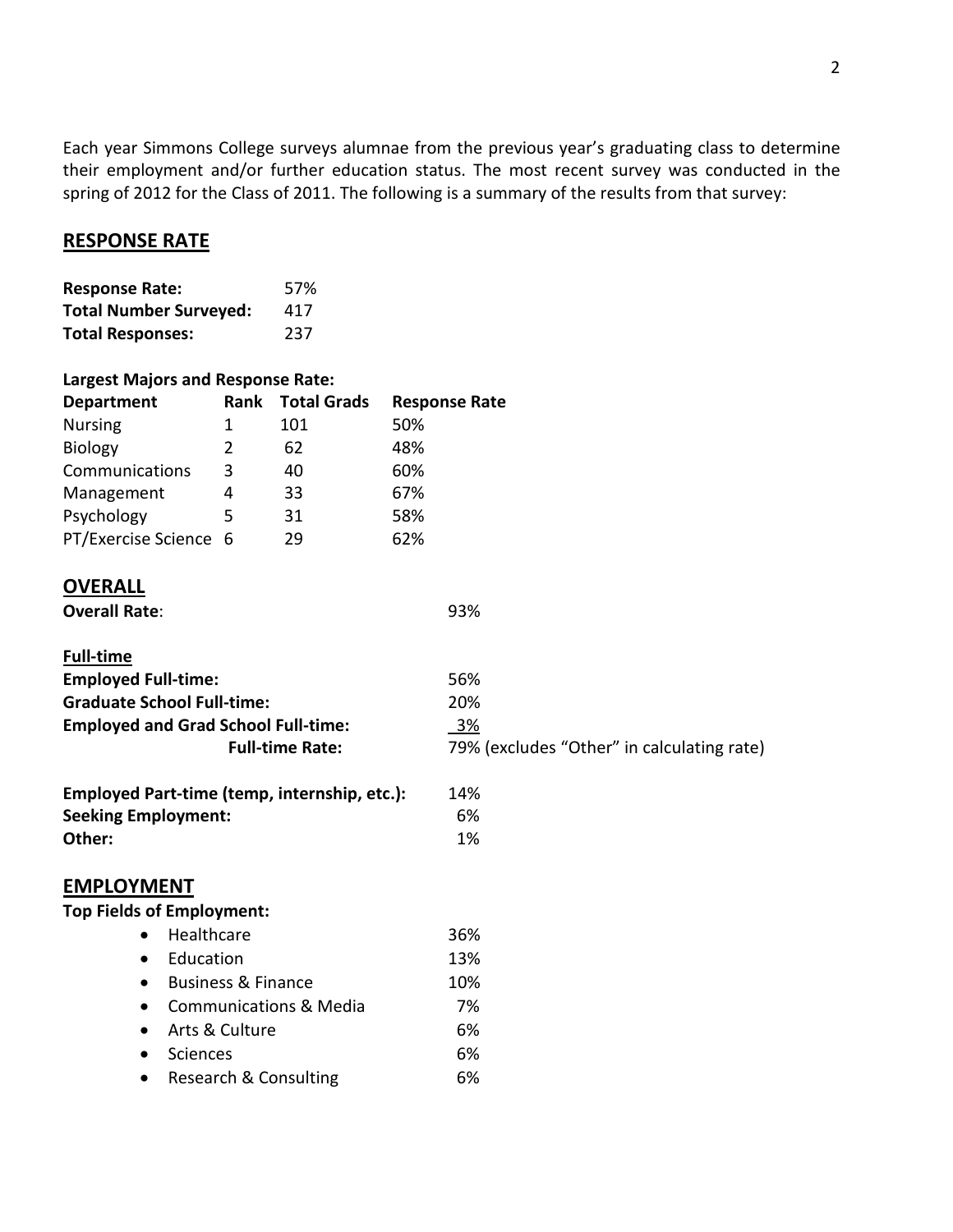#### **Top Employers:**

- Americorps
- Beth Israel Deaconess Medical Center
- Boston Children's Hospital
- Brigham & Women's Hospital
- Dana-Farber Cancer Institute

#### **Other Selected Employers:**

- Allen & Gerritsen
- Bainco International Investors
- Bright Horizons
- Brooklyn Academy of Music
- Digital Bungalow
- Education Development Center
- Episcopal Diocese of Massachusetts
- Herca Solar
- Hill Holiday
- Invest in Girls
- Jackson Laboratory
- KPMG

#### **Relation to major:**

• Related/Somewhat Related 90%

#### **Length of Job Search:**

- Within 3 months of graduation 36%
- 3-6 months after graduation 18%
- 6-12 months after graduation 20%

#### **Method of Finding Job (could select more than one):**

- Networking 35%
- Internet job site 25%
- Direct employer contact 24%
- Internship/clinical placement 14%
- Part-time job 12%

### **Salary:**

|  | Average Salary | \$41,530 |
|--|----------------|----------|
|--|----------------|----------|

- Median Salary \$40,000
- $\bullet$  Range  $$12,000 - $83,200$
- LPL Financial
- Massachusetts General Hospital
- Massachusetts Institute of Technology
- St. Anne's Hospital (Fall River)
- Medfield Public Schools
- MediaFriends
- Meditech
- Mitre Corporation
- New Hampshire Historical Society and Museum
- Newton Public Schools
- Swiss Re
- Talbots
- Tufts Medical Center
- Warner Babcock
- Yale New Haven Medical Center